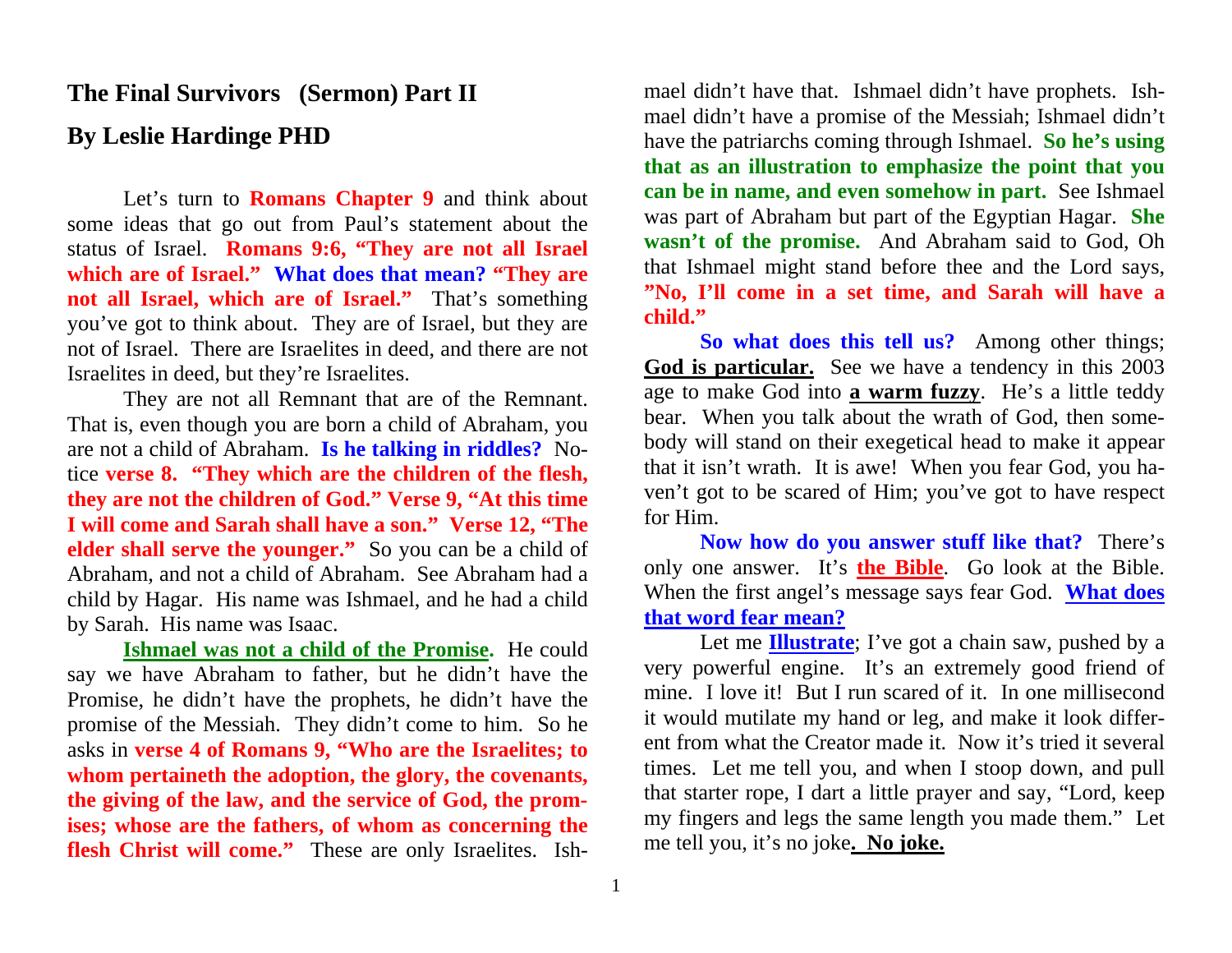When the Lord came down on Mount Sinai, Moses said**, "I exceedingly fear and quake." (Heb.12: 21)**. **Have you ever been so scared, that you quaked? Would you apply the word reverent to that? Or awe to that? What do we do?** We make our own concepts up, we invent God, we make Him up like we want Him made, and then we try to drag the Bible and fit it in.

Like the Secret Rapture I talked about today**. I say to myself, why don't you read the Bible?** Read the Bible and find out what it says.

Now Abraham tried to manipulate God. God told him, you two are going to have a son and they wait and wait and wait. **How long did they wait, by the way?** He was **seventy-five years** old when he was **called**, and **83 old when Ishmael was born**. **Isaac was born when he was a hundred.** 

**Ishmael was nearly seventeen**. Five years later, the Lord said, send away Hagar and Ishmael. Ishmael by this time was old enough to take care of himself. **That's why the Lord waited.** He didn't toss them out, infant in arms. So his trying to manipulate God, regarding the heir, didn't work.

And so when God calls; many are the ones being called. **When God calls, that's the authority of Deity. You don't manipulate that. You don't make your own scheme and fit it into**.

**The great trouble with Christians today**; God is made in their own image. The plan of salvation is made in their own image to suit them: He wouldn't do this, He wouldn't do that, He wouldn't do the other. And so they go their own way. And we see that in Israel. They're not all Israel, but of the seed of Abraham. Those that accept the Promise, those that surrender to His commandments. **Not everyone that says I love the Lord, and Lord, Lord will make the kingdom of heaven. (Matt. 7:21)** 

Those who do His commandments. Now as soon as I drop the word **"do His commandments"** onto your tympanic membrane, and it bounces there happily**. Legalist! Ever heard the word legalist?** Some twerp somewhere throws it away without understanding what it is. If some of my friends were here, they might say, "LeRoy, LeRoy", be careful. Don't be cynical." I can hear them, but it's very difficult for me to suffer such fools gladly. Very difficult. **"If you love me keep my commandments." Who said that? Some legalist?** 

No my friends**, if you don't keep the commandments, you're going to burn. Let's make no mistake about that.** We've got to subordinate these thoughts, and these ideas to the Bible, if we're going to be among the surviving Remnant. We've got to do it. You can't play around with it. You can't explain these things away.

**Let me give you some illustrations**. There are Ten Commandments. **They cover every relationship between God and man, and man and man**. Go for a walk sometime, or go into your study or wherever you do some hard thinking, and try to imagine a relationship that is not covered, by one of those Ten Commandments. **Vertical relationships. Horizontal relationships**. **Try**. If you're really sure you've got one, call me collect, but if I find it isn't**, I'll reverse charges. No it isn't**.

**They cover every relationship**. Therefore they define every sin. You couldn't invent a new sin, if you tried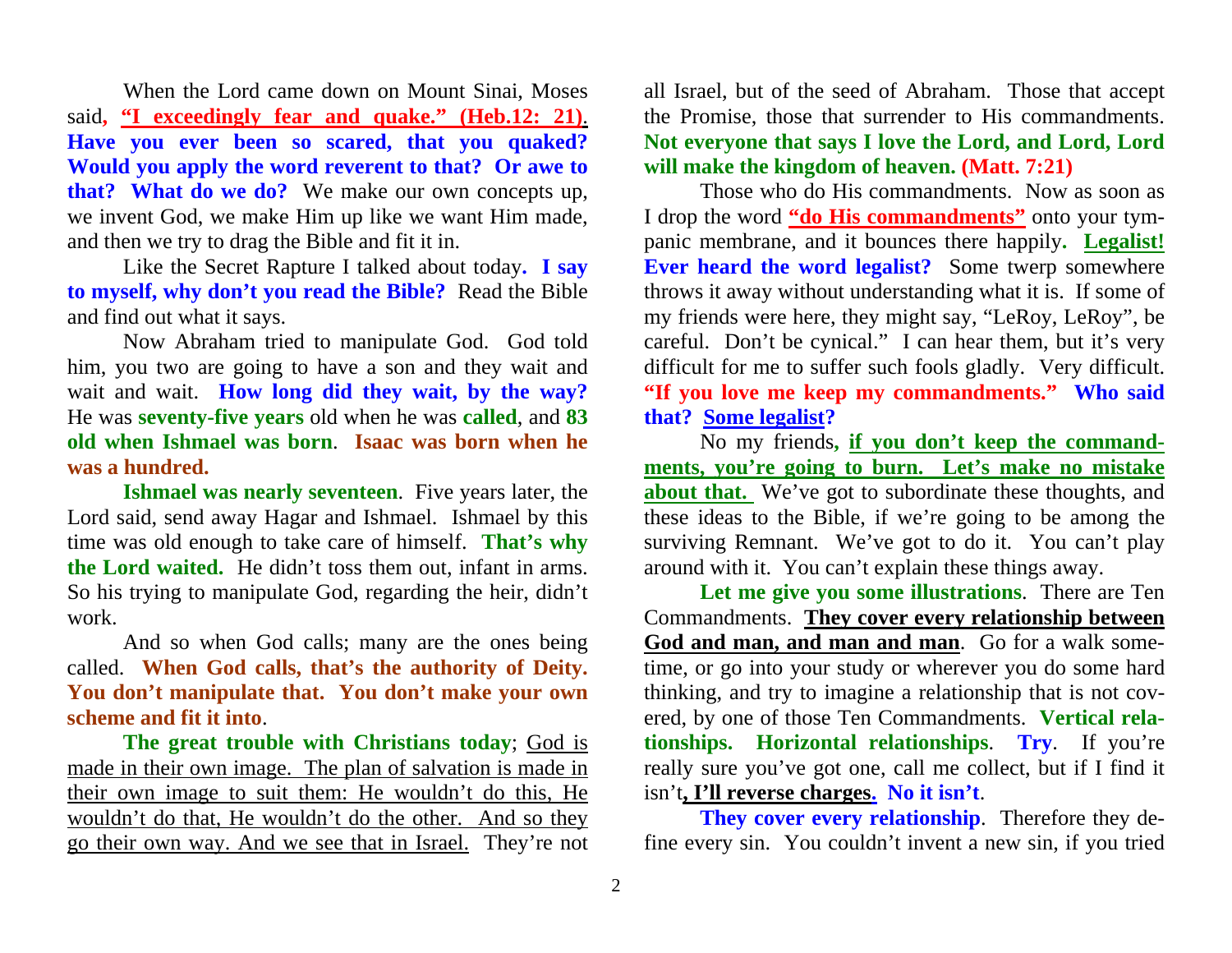it. **Sin is transgression of the law**. God has said in each of those commandments, **"I have made life."** Don't mess around with it. You didn't invent it. You didn't make it, and if you want to know what it means to kill, start with the **Sermon on the Mount**, even to think bad thoughts about somebody, and then read that paragraph. Actually it's one compound sentence in Patriarchs and Prophets, the Law given at Sinai, on the sixth commandment. Covers every act or thought that interferes with the total function of life. **All the traffic laws** and illustrations and applications come under the commandment. **"Thou shall not kill."** 

**All the diet laws** and illustrations and applications come under, **"Thou shall not kill." All psychological laws** about proper thinking, true psychology, are illustrations of the commandment, **"Thou shall not kill."**

Don't interfere with an hundred percent function of a life that was given to you, given to other people, That you didn't create. Maintain them optimally. God's given property. Don't interfere with other people's property. **"Thou shalt not steal."**

God made communication, all sorts of communication. Communication with the eyes. Tactile communication with touch. Communications by hearing and speaking. **Don't distort them**. **Don't leave impressions that are not in the ideal creator power of God.**

**"Don't bear false witness".** And you can go through them all, and think about them, **they are positive, holding up, of the ideals that God has set. And any breaking of them, fracturing them has a domino effect somewhere down the line.** 

That's what sin is. **Sin is fracturing those ideals that God has set up.** And you start a little; nobody knows where you're going to go.

Now you can't do that illustration now with great validity, but you could in the fifties. Because they got guidance systems now that they didn't have then. But you know when they were aiming at the moon, they were sending rockets up to the moon, they had to aim straight, because if you get a  $1/100<sup>th</sup>$  degree off on earth and you missed the moon by ten miles.

See the **deviation increases with distance**, so you move away from the ideal that God has set up, and give yourself time and you'll be in the next county. You'll move away from it. So **when God states something, He means that something. Just the way He states it, and precisely the way He stated it.**

Now sometime in the economy of Israel in the Bible, He has shown his attitude to a breaking of each of the commandments**. A man broke the Sabbath. He gathered sticks and wound up as a nucleus of a can of rocks. That's the way he thinks about the Sabbath.** 

**Do you remember what Solomon said?** "**Because sentence against an evil work is not, executed speedily; therefore the heart of the sons of men is fully set in them to do evil." (Ecclesiastes 8:11)** 

Now if every Sabbath breaker were stoned to death, we'd have Everest over us. But He doesn't do it, **He does it once.** 

**Remember that couple that reneged on their church pledge? (Acts 5:1) Ananias&Sapphira, There were two swift funerals**. Now if every person who re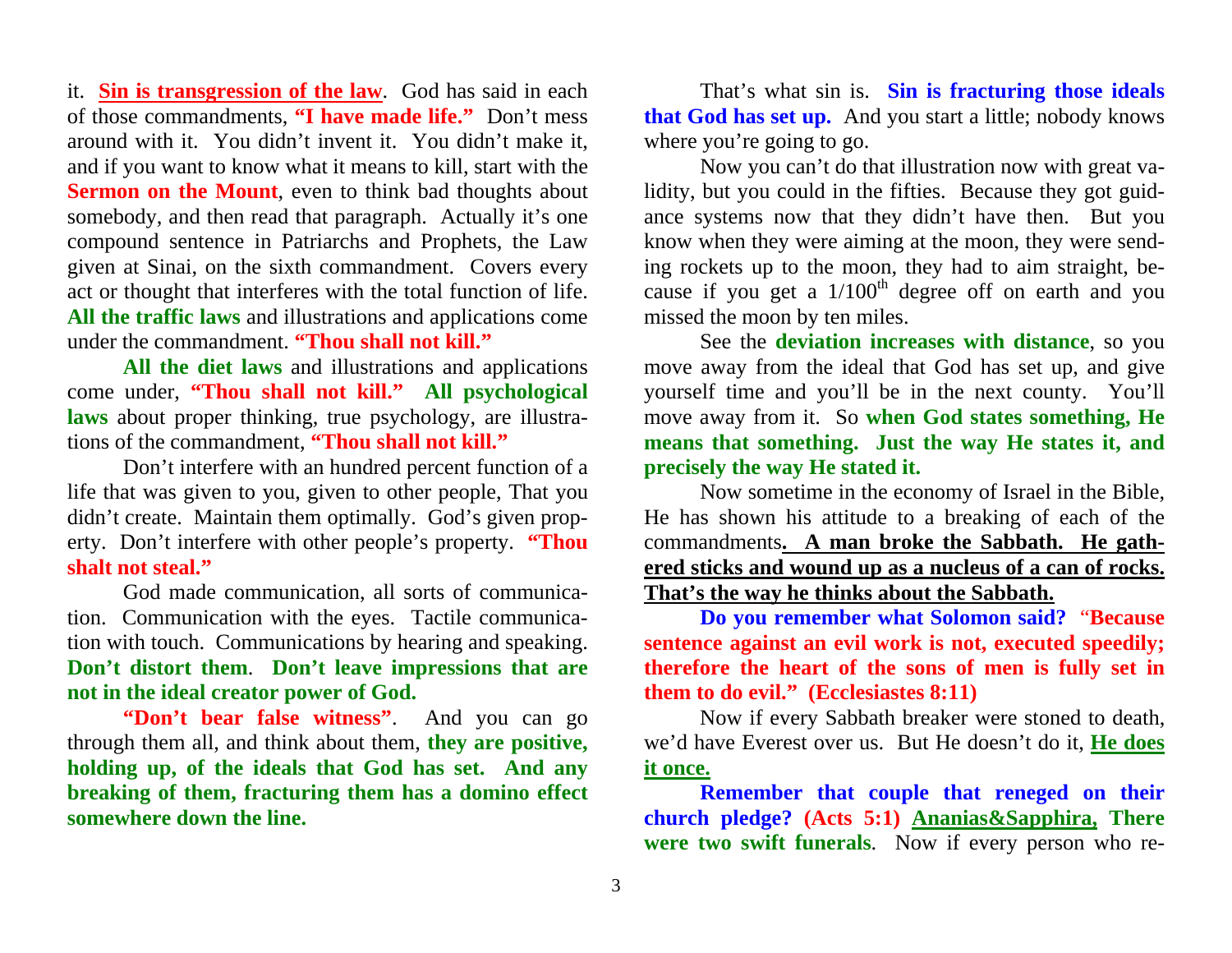neged in his church pledge, was thus destroyed, I wonder whether the congregational population would be much less. **Once only**, once only He does it.

Do you remember that Lecturer and his girlfriend, Zimri and Cozbi, remember them**? (Numbers Chapter 25:14&15.)** 

When Balaam didn't curse, **(Numbers 24:10)** he made a suggestion to Balak. He says, (This is my imagination.) Why don't you hang some lanterns under the palm trees of Jericho and invite the Israelite youth for a Saturday night party. **Remember?** Or words to that effect. And they said, **"seduce them"** 

And Zimri brought one of his girlfriends. He was a Prince of Judah, took her into a tent and **you remember what Phinehas did? (Numbers 25:7,8) (A grandson of Aaron, a priest.)** He took a javelin and he stuck the two of them**. Now if every couple that was indulging in hankypanky were javelined, the morticians would be in great business.** 

**But He only did it once**, only once, showing the way He thinks about it. **And you can go through all ten of them, and you can see that God is telling us by illustration; the wages of sin is death.**

That's Bible. I didn't invent that. Your pastor didn't invent that. **The Holy Spirit recorded it**. Now you're thinking, or somebody's thinking that's pretty hard. **My God doesn't do that**.

Only problem is; are you worshiping the right God that you've made. It doesn't matter two hoots what your God does, or doesn't do. The only thing that matters is; that God does, or doesn't do it**. "You can change the** 

**glory of God ",** Paul says, **"into all kinds of corruptible things." (Romans 1:23)** You can change that in your mind.

But in all these illustrations that I have given you today, **there are those who stood up**. There are always the Zimri's and the Cozbi's, met by the Prince of the tribe of Levi, Phinehas. **While there are always those who break it, there are always those who support it.** And **those who support it are the ultimate survivors. I wish I could convey to you the great solemnity of this thing.**

 Abraham decided to do what he knew was not right. **Why did he do it?** In the Biblical Archeologist, it's not called that now, that's what it was called then, prehistory. They published the **News Who Tablets, in a little town called Newsy. These tablets described social acceptable behavior of the time of Abraham**.

For **example**; if a couple had come to the conclusion that they would be childless, the **Newsy Law said** that the wife could suggest to her husband another consort. A husband couldn't let his eye rove over the field, and choose the one he wanted, but the wife could suggest to her husband to do that. **Who suggested to Abraham that he take Hagar? Sarah did**. That's exactly what the social law of Abraham's time permitted.

**Everyone was doing it**. Everyone was doing it. **Why not do it? Ever heard that?** Everyone was doing it. **Monkey see, monkey do**. They're doing it, we'll do it. We've tried here now for all these years. Let's do it! See whether it works.

By the way, **if you made a Covenant**, a contract, these same laws said, today it's a dollar, **(Is it still a dollar**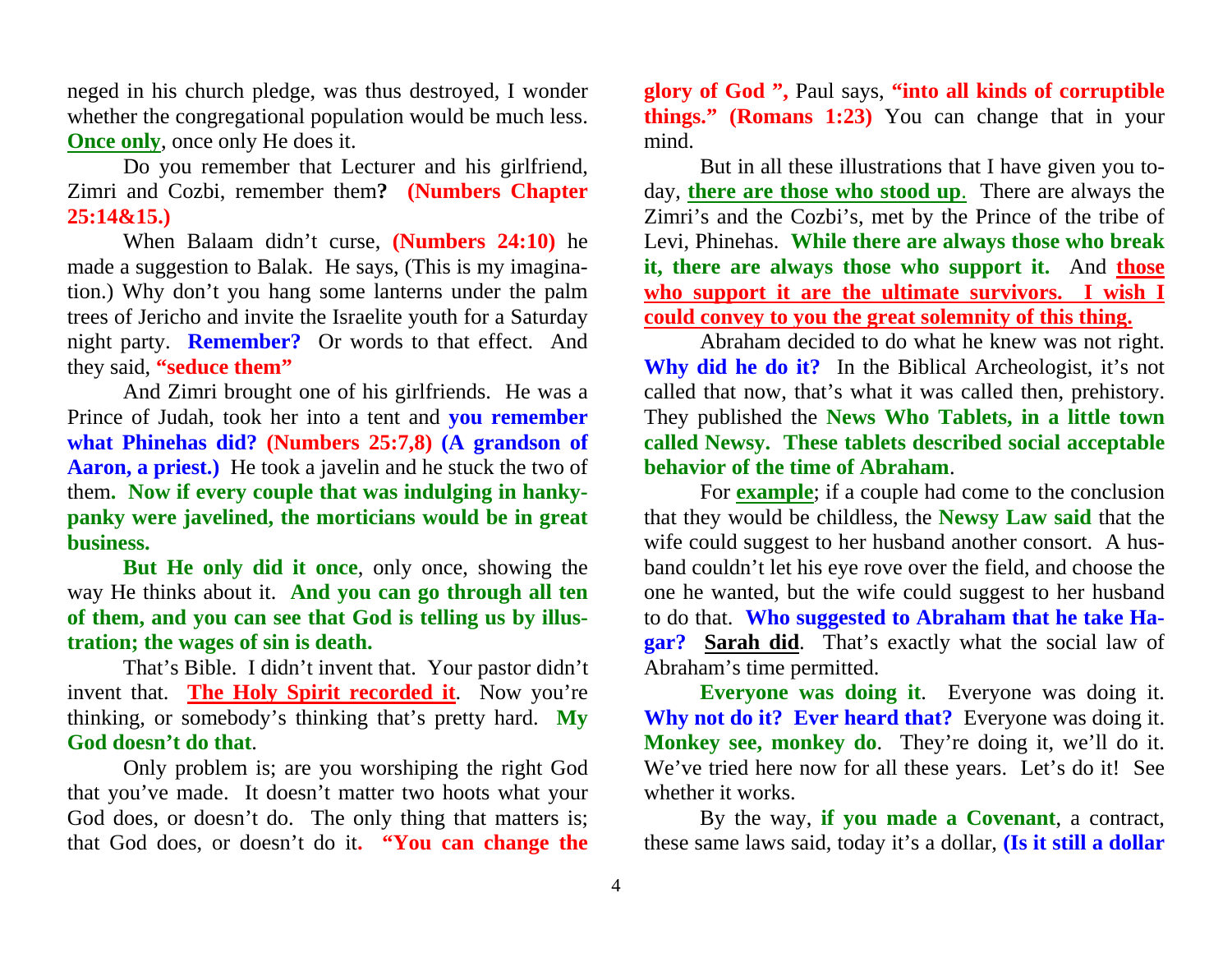**with inflation?)** the minimum money that you transferred to buy something. If you want to make it set legally; I think it may be still on the musty books. **It used to be a dollar**. **In the Newsy Tablets, the minimum was one Meal. Remember a Meal? A Contractual Meal, between two men called Esau and Jacob? Newsy tablets**. That was what the law of the land said. If you want to fix this legally, take me out to lunch, or cook a meal for me. Apparently there was no, what would I say, a Big Mac or Sizzler anywhere near abouts. He had to cook his own meal, but that made it legal. .

And when you had all the laws that impinge on the Bible, every time they followed the laws, they goofed. **Don't follow a multitude to do iniquity**. And through all these pressures that you go through in the Old Testament stories, **there's a Remnant that's survives**.

When you've finished it, when you've gone through it, the episode is now history, you look back**. Many had the opportunity, few do it. Few make the right decisions. Few choose.** So you can be of the Seed of Abraham, but you can't be a child of Abraham. And Isaac shall thou seed be called. **Why**, because Isaac fitted in with the promises. He fitted in with the requirements of God. He went the way of Deity.

 Look at David's children. Fighting among each other. Amnon raping Tamar, Absalom killing Amnon. Finally winding up with Solomon. Several sons, several wives, take off where they want to go. Then one, and Solomon was far from being perfect, lived long enough to write his autobiography in Ecclesiastes. Where he lists all the things that he wouldn't do again. He had the power to

do it, the money to do it, the get up and go to do it, the wit to do it. Never do it again. **"Listen to the whole matter",** he says, **"Fear God and keep His commandments and get ready for the judgment."** The last two verses of Ecclesiastes.

 He lived the life, had everything he wanted. His gardens in town, a thousand ladies, with all kinds of houses, and he had all kinds of money. Matter in fact, after he had finished building the Temple, he had so much gold over, that he made golden sheathes and lined the inside of the tabernacle he built. You know sometimes if you haven't got anything to do, **why don't you look in Kings and Chronicles as to how much gold and silver David gave to the Temple.** So many talents of this, so many talents of that, so many talents of the other. And then look up in the newspaper and see what the value for an ounce of gold is and an ounce of silver, then look in the Bible Dictionary and see how many pounds make a talent, and give or take it's about a hundred. Some archeologist finds an eighty pound talent piece, he says, **"Now, I've got it!"** And dig a little more and you get a 110# talent and you say, **"Now, I've got it!" When there was no Bureau of Standards, it was what you could get away with.** A hundred pounds is give or take. How many ounces to a hundred pounds? One pound, so many ounces. Hundred pounds, hundred times that, at so much a pound.

There used to be a man called **Ripley Believe It Or Not.** He published a Believe It Or Not after he had done this. And **David gave over 26 Billion with a "B" worth of gold.** And he says to Solomon and the nobles, **"I'm a poor man, you now add to this".** And when they had col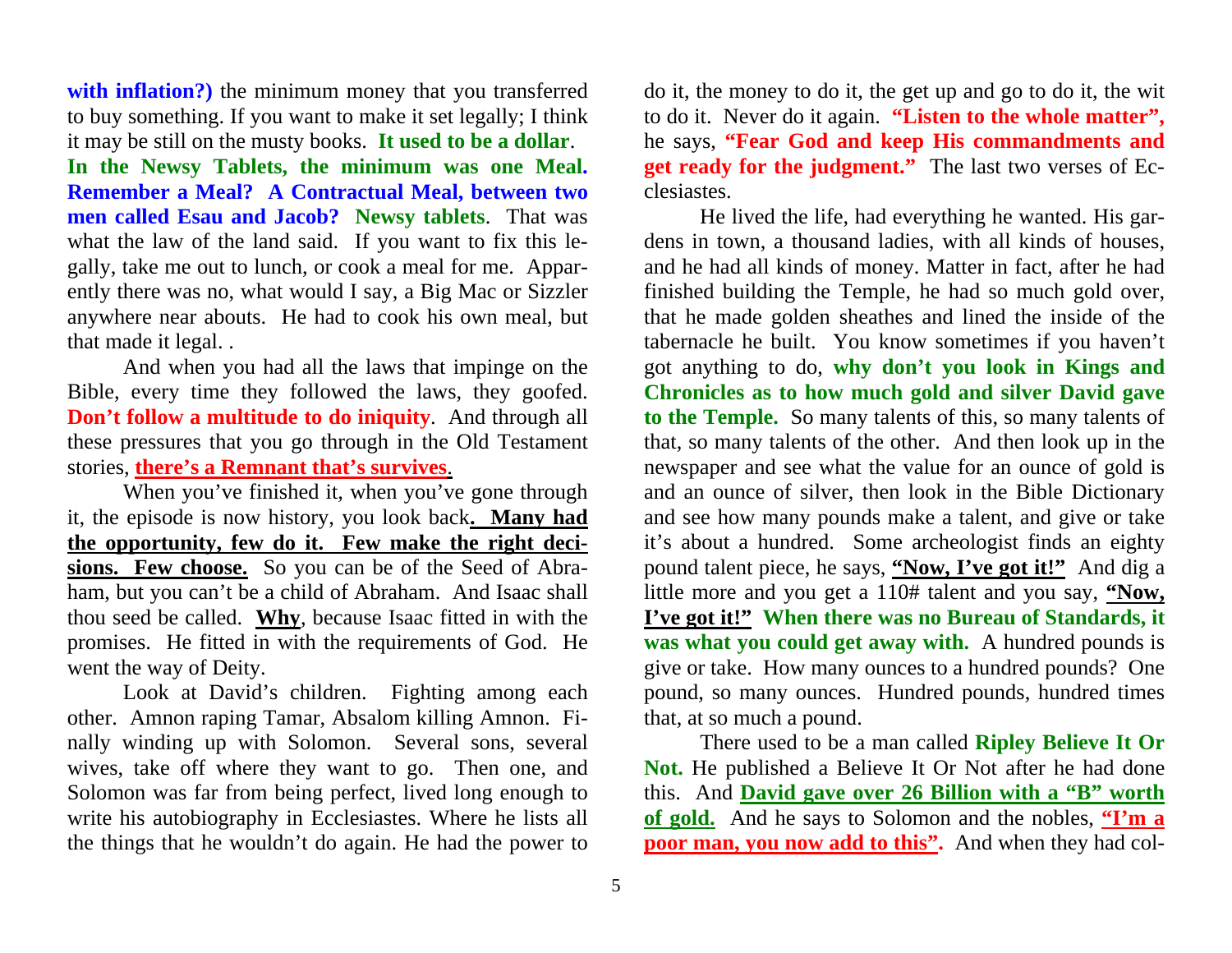lected all the gold and silver and everything else, they didn't know what to do with the rest of it. And so the inside of the Temple was lined with golden sheathes.

And then Solomon died and he had a son **(Rehoboam**) whom I cannot find words to describe, but he was stupid. And about eight years into his reign, he so irritated Shishak, Pharaoh, who had heard, **"There's gold in them thare hills."** He came in and cleaned out all that gold and took it to Egypt. And then he made shields of brass and had them polished that they would look like gold.

Friend's**, it's only those who follow the will of God who succeed. Only those who keep the commandments of God succeed.** When the whole three angels have finished their work and the Great Harvester is about to put in his sickle and reap, the cry goes out, **"Here are the patience of the saints, here are they that keep the Commandments of God and the faith of Jesus." Rev.14: 12** The remnant keep the Commandments. **Don't call them legalists, they're obedient, and they do it by the faith of Jesus**. (**Amen**) **"All my commandments are righteousness"**. They have righteousness by faith. You won't get righteousness by breaking a commandment.

 Leslie Hardinge shares a story about giving Bible studies to a lady in Edinburgh, and she asked him the question, **"Will God keep me out of the Kingdom of Heaven, if I break one Sabbath?**" She was in her fifties. And he said to her, **"How many Sabbaths have you broken already?"** At 50 a year, it's **2,500, give or take**. And a guy was stoned for breaking one**. How many have you broken?** God won't keep you out of the kingdom of Heaven for breaking one Sabbath. He'll keep you out of the kingdom of heaven because you've broken them all. **What do you do about that 250 Sabbaths you've already broken?**

God hath sent forth His son to be a propitiation for the sins of the past. **He'll take care of all those 2,500 or however many you might have had**. **He'll take care of**

**that 10,000 talent debt**. When you've finished it all, and<br>done all your talking, and all your thinking, and all your<br>philosophizing, and all your scheming, at the end you're<br>going to be among the Remnant. **Jesus Christ m** 

ple that have done this, and they're always the minority, but are acceptable by God.

**They're not all Israel that are of Israel. They are not all Adventists that are of Adventists. They're not all among the Remnant, that might be in the Remnant Church.** 

The kingdom of Heaven is like unto ten virgins; five wise, five foolish. That's **fifty-fifty**. That's scary. I didn't make that up. You read that before you ever met me. It's been around for 2,000 years. It's talking about are wise and five are foolish.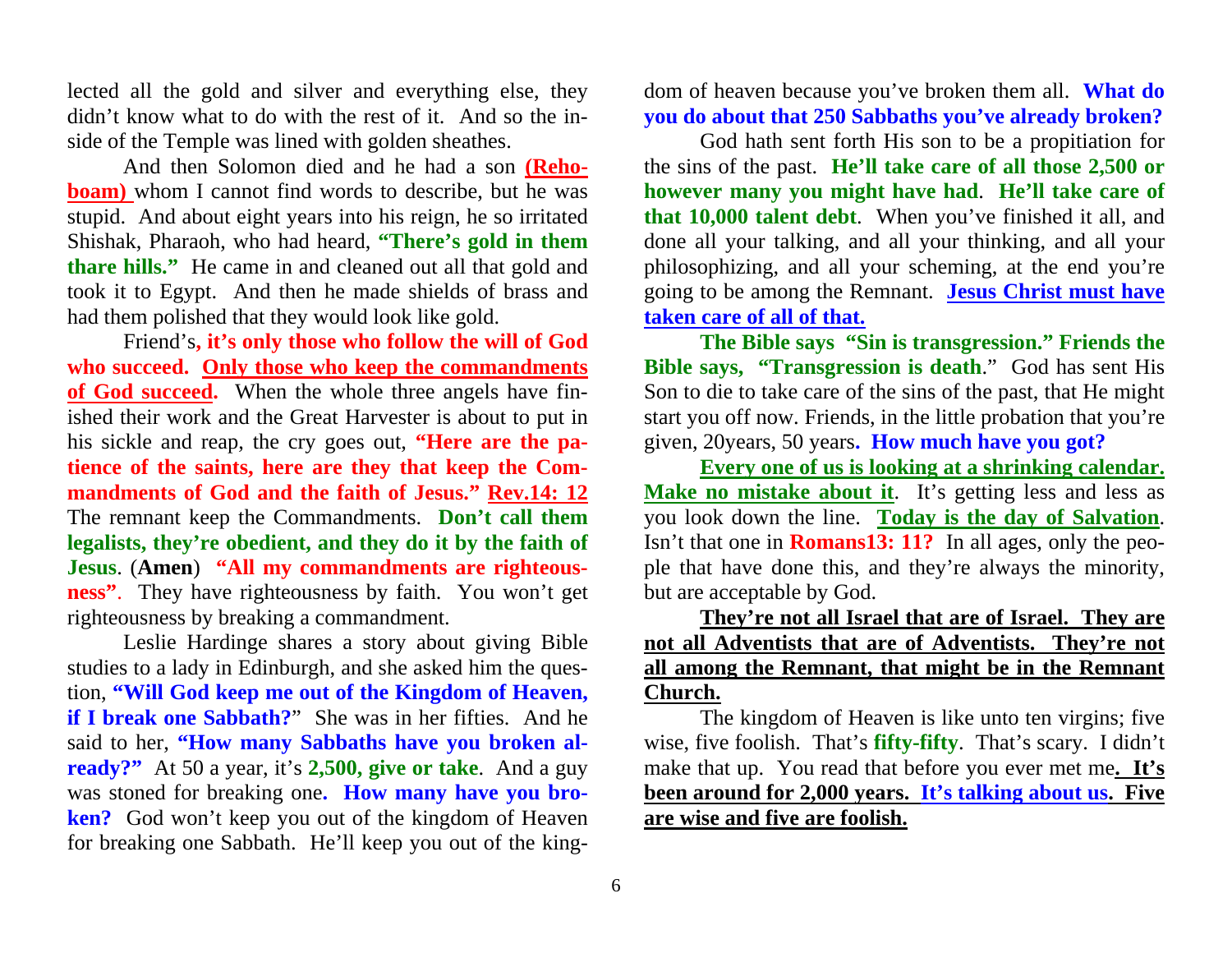Twice Ellen White has noted that the five foolish virgins also represent the Laodicean State. The **Laodicean State;** five foolish virgins. **Now these little ideas should get our thinking much more Biblical**. You run away with the idea that the whole Laodician church are lost, but in the last days when the cry is being made, **"Behold the Bridegroom cometh."** Five of them were wise, five of them were foolish.

And **their foolishness consists of no oil. No Spirit. The lamps went out because they did not have the oil of the Spirit. Is it difficult to get the oil of the Spirit? "Ask, and ye shall receive, seek and ye shall find, knock**  and it shall be opened." In the Laodicean description, **who does the knocking?** He's outside knocking. **"Open unto me," Christ says, "If you want that oil, you do the knocking." "If a father will give good gifts to his children, how much more shall your Heavenly Father, give the Holy Spirit to them that ask Him?" (Matthew 7:11)** Right at the remnant, at the end of time. The problem with those who are outside, those who are unready, those who are taken, with the snares of the adversary; no oil, my friends, no oil.

But He doesn't leave us there, He knocks at our door, He says, **"I am ready to come in, and I'll supply you with everything you need."** Eye Salve to give you discernment between what is right and what is wrong. You know we have a great problem because we've got no eyesight. **What's wrong with this? What's wrong with that?** I don't see anything wrong with this**. Absolutely a**  Laodicean State. I don't see! I don't see anything wrong

with that. **Whatever? Isn't it time you got the Eye Salve, the Holy Spirit.** 

I talked about Righteousness, which is the Robe. Righteousness of Christ, through the faith of Christ. He's ready to give; put over us, the Robe, His righteousness. He's ready to do all that. **Only those who accept this, when the Bridegroom comes, will go through the door into the wedding banquet.** Outside the wedding banquet, cry to the birds, **"Come eat the flesh of kings and captains**." They can't go in, Let me stress again, they can't go in. It's only the Remnant that goes in.

So I refer to this and emphasize it; they are not all Israel that are of Israel. Starting from Abraham's time, going through the times of Israel. To the times of the journeys, going through the times of David and Solomon**. Only the Remnant will survive. Many are the ones being called; few are the ones that are choosing.** 

So these illustrations that I am giving you, these things **have been written for our admonition upon whom the end of the world are come, are very important.** 

And I think we should spend time every day thinking through this and our relationship to Jesus. Spend time. I was telling your Pastor, I think the greatest need of the Adventist Church today is to study the Bible. **If you study the Bible, eat the Bread of Life; drink the Water of Life, whatever metaphor you want to use for it.** 

**It's the power of God unto Salvation that will make all the difference to our life and relationship. Study the Bible, prayerfully, diligently, daily.**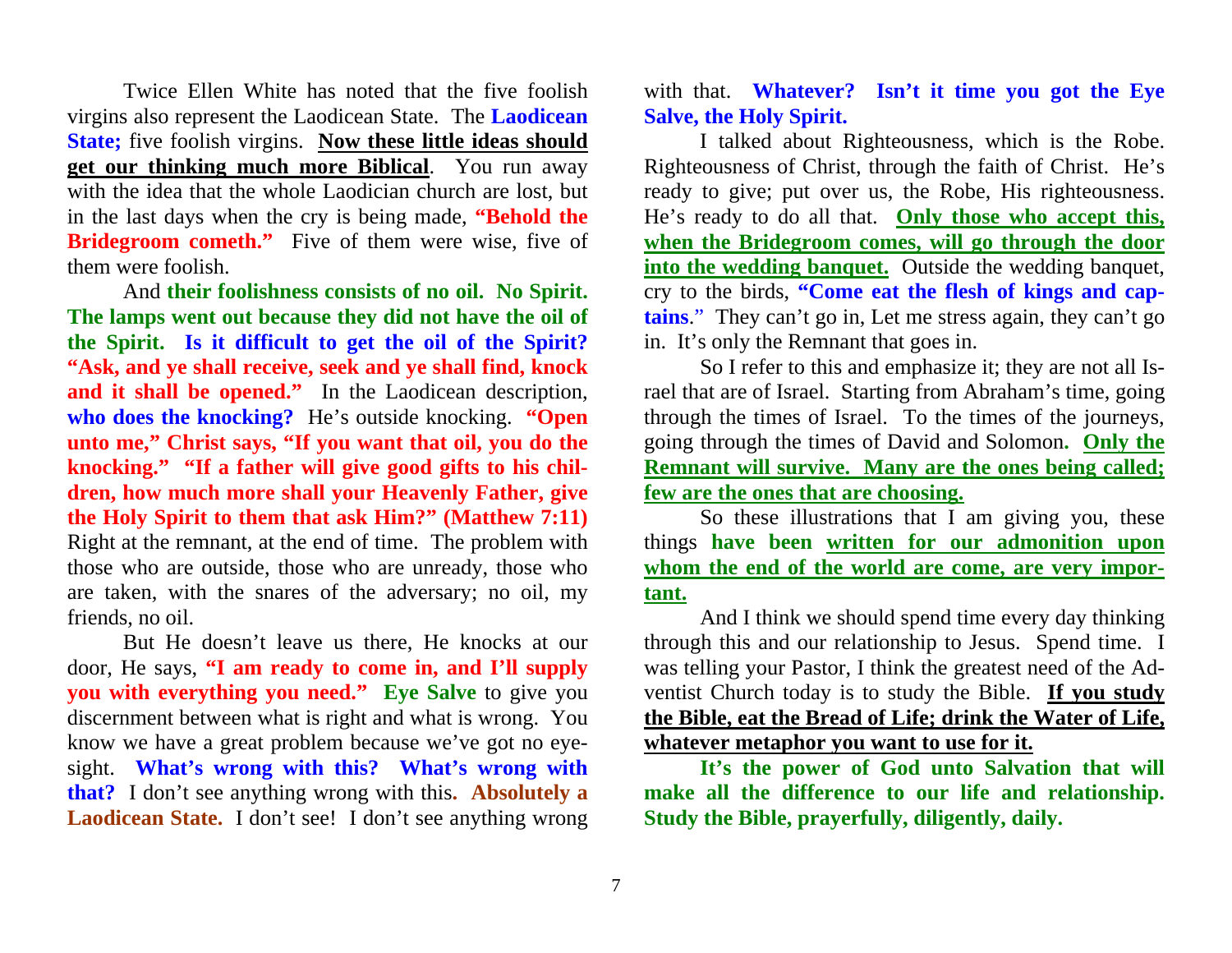**How long does it take to read the Bible? How many hours?** That's an easy question if you've got tapes, which I have. **It takes 72 hours to read the Bible as fast as it is read from the scripture reading in church.** 

We listen to the tapes while we are driving along in the car, we switch one on and the fellow reads and reads and reads. Seventy-two hours worth of tapes. Seventy-two hours is less than 12 minutes a day. Get your calculator out, and look it up sometime. Sixty minutes an hour multiplied by 72 divided by 365 is 11.8 minutes a day**. Is that a lot of time? Less than 12 minutes a day?** 

You spend that time listening to the news. You go read the Bible through; it's easy to read the Bible through. You read it twenty minutes a day or twenty-five minutes a day, and you read it a couple of times.

So if somebody comes to me, and he's very gloaty, he says, "At last I've finished reading the Bible". **"How long did it take?" "Two years."** Two years to read the Bible through. That's 5.9 minutes a day. Better than nothing, but not much better. It's not very much better.

And to read one verse a day is unconscionable to me. Like taking a sip, and calling that breakfast. We've got to read the Bible. We've got to read it so that we understand it, so that we may learn proof texts. **Proof texts are important.** Read any version of the Bible. I suggest you read a different one every time you read it. I also suggest that you **underline it**. You won't be able to do it much more than two or three readings, because you will have underlined every word by that time. Because what sticks in your mind this reading through may not quite make the impact next reading through. And you can get another Bible;

they're not all that expensive. **Keep abreast of the Word of God! Make it your Counselor, your barometer of large ideas to go bathing through your mind, floating through. They bring the thoughts that you allow to range over the whole battlefield, into captivity to His will.**

And when you look through these Biblical stories, (early on they didn't have Bibles), but those who rejected, and wouldn't listen to the prophets; those were the ones that got into all kinds of trouble. The Lord rose up prophets and sent them.

It wasn't much Bible in the days of Ahab and Jezebel, but there were about 7 or 8 prophets active, when Ahab and Jezebel were ruling. God didn't leave them. He sent messengers to them. He sent messengers to us. **That's one of the signs of every Remnant. The Spirit of Prophesy manifests to take Prophetic Truth and make it Present Truth.** 

**How much time do you spend reading God's prophet for these last days?** Satan has sent so many curved balls to Adventist's, that he's made them almost gun shy to read, or talk about it. And he sits on some shelf in the church and chuckles to himself at the fools he's made of God's people. (**Pause**) **Read it!**

**Sometimes I ask people how much of the Spirit of Prophecy do you read?** You would be surprised what kind of answers you get. Many say I should read it more, some, I don't believe it, others say I don't understand parts of it. I often tell them, read it, and evaluate it. See first hand if it aids in your study of the Word of God. Test it.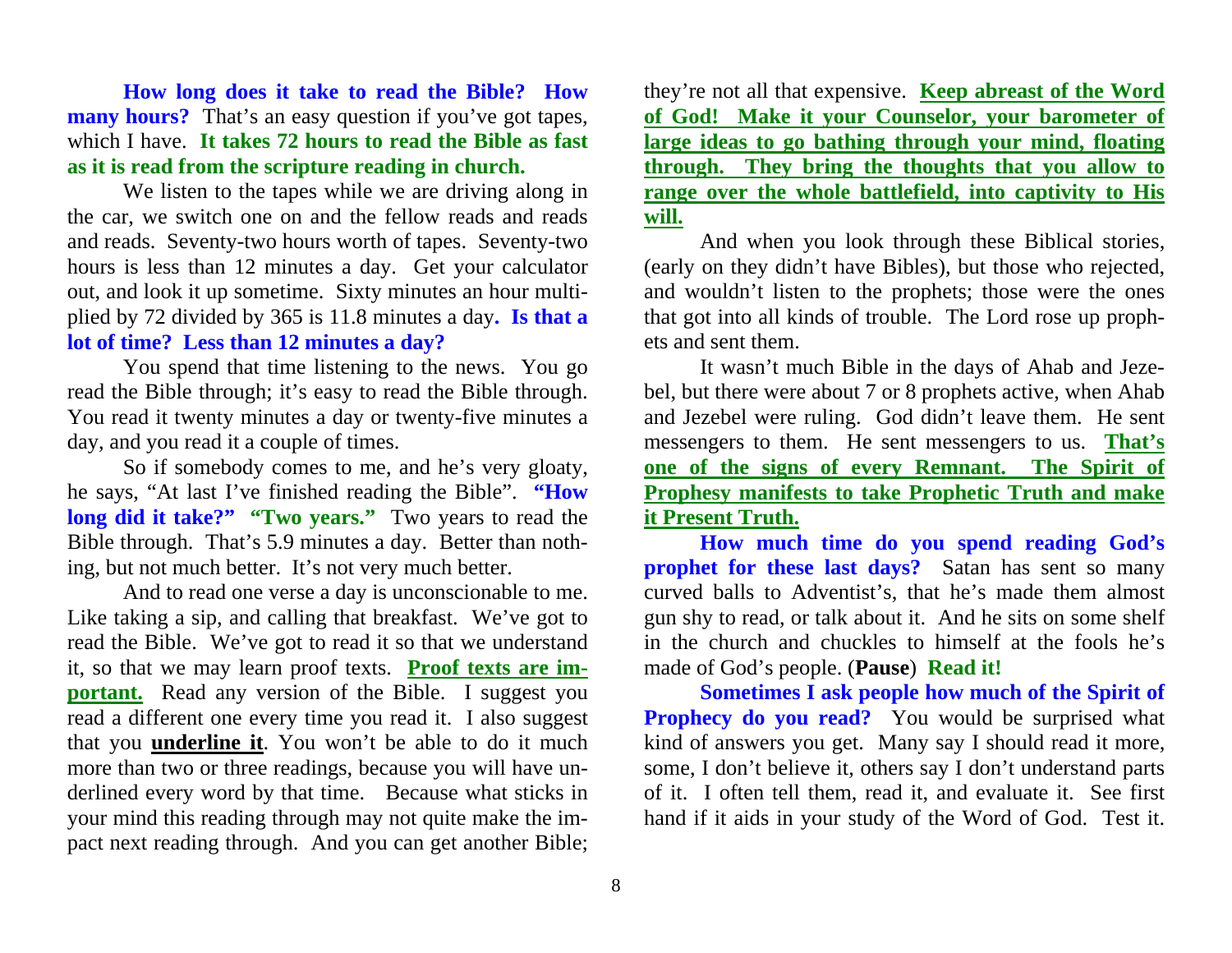The Bible says to test all spirits, and hold on to that which is true. **(1 John 4:1)** 

When you've read them, make your mind up. The Bible tells us, there will come a time of famine, not of bread and water, but of spiritual awareness. **Amos 8:11**

We all need to take a better look this gift that the Lord God has given to the Remnant that keep the Commandments of God. **All these privileges we have, what are we doing with them? (Pause) Haven't you thought many times if Jesus were here now, you'd spend all your time listening to Him. Have you ever thought that? You know what the people did?** You know what the people did; it's all **in the Gospels.**

Sometimes when He gave them a free lunch, they hung around. Other times, they went away. And He said to Peter one time**, "Are you going away too?"** And they said, **"Lord, to whom shall we go?"** They had nowhere to go. But when He was there, they wound up crucifying Him. You think to yourself, if **Paul were here?** I would listen to Him. I would listen to Him all the time.

**Do you read Him all the time? Or do you think He's pretty hard? Especially when He talks about the ladies. Do you try to find out what He is saying? What are we doing?** As I am meditating with you this (time)\_\_\_\_, part of you, part of the last Remnant, **I keep on saying to myself; would we be among the survivors?**

They had David; they could have listened to David singing anytime they wanted to. Sweet singer of Israel; listening to him recite the poetry he'd written**. What did Saul try to do to him? What did Absalom try to do to** 

## **him? What of the people of Israel do when they fought against him in Hebron?**

And we have those same signs. We have the same writings of Paul. **How much time do we spend on them? How much time do we think about them? All these treasures have been given to us. By our attitude we show how much we value them. Do you really think about them?** 

As I think more and more, on this topic of Survivors, the Remnant, those who are left, when Jesus Christ comes. Who remain when everyone else is destroyed, everyone is burned up, yet still remaining. When He calls the rest of the Remnant made up of people from every age, into life, to form the ultimate group of survivors; **will I be there? Will my relatives be there? What'll they do?**

And when the Lord looks around and sees the final funeral of everyone else, except **we, who are alive and remain, who are caught up together with Him**, we will have no more funerals. What regrets! What a shame! What a might-have-been!

Do you know He asks in **Isaiah Ch.5 vs.4 "What more could I have done, that I have not done?" Friends,** God's asking that, when **He sees His sons and daughters go their own ways, and what more could I have done, that I haven't done? Have you got any idea of anything that God could do for you? Tell Him. You can dart a prayer to Him at any time.** 

**And may I close with this emphasis?** Those who are finally lost, choose the road they take. When Christ will say; **"Not my will be done, but thy will be done."**